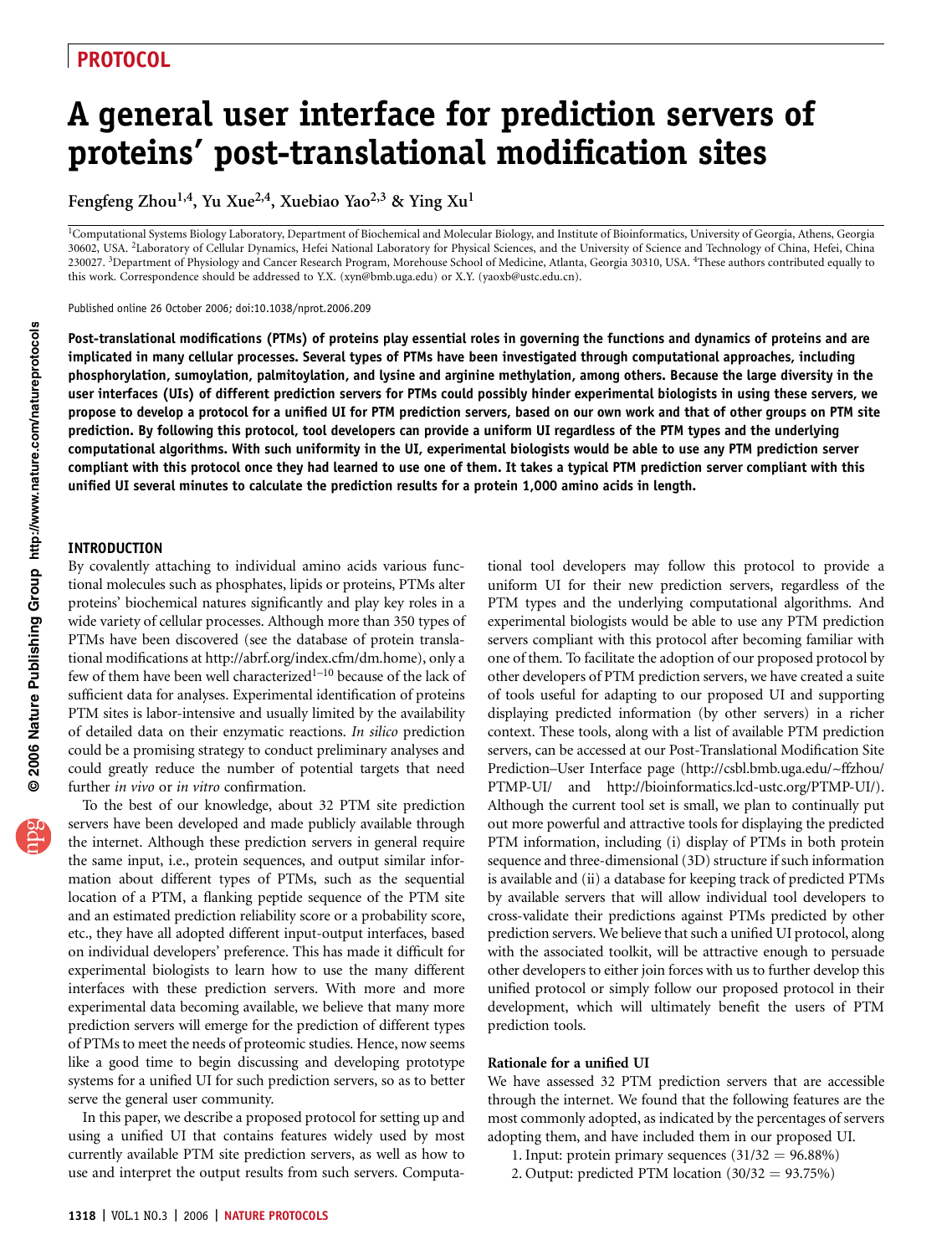# PROTOCOL

#### TABLE 1 | PTM site prediction servers.

| PTM type                | Web server and URL                                                                                 | $Ref(s)$ . |
|-------------------------|----------------------------------------------------------------------------------------------------|------------|
| Phosphorylation         | GPS: http://973-proteinweb.ustc.edu.cn/gps/gps_web/                                                | 1,2        |
|                         | ScanSite: http://scansite.mit.edu/                                                                 |            |
|                         | PPSP: http://bioinformatics.lcd-ustc.org/PPSP                                                      | 4          |
|                         | NetPhosK: http://www.cbs.dtu.dk/services/NetPhosK/                                                 |            |
|                         | PredPhospho: http://www.ngri.re.kr/proteo/PredPhospho.htm                                          | h          |
|                         | DISPHOS: http://core.ist.temple.edu/pred/pred.html                                                 |            |
| SUMO <sub>vlation</sub> | SUMOsp: http://bioinformatics.lcd-ustc.org/sumosp/<br>SUMOplot: http://www.abgent.com/doc/sumoplot | 8          |
| Palmitovlation          | CSS-Palm: http://bioinformatics.lcd-ustc.org/css_palm/                                             | g          |
| Methylation             | MeMo: http://www.bioinfo.tsinghua.edu.cn/ $\sim$ tigerchen/memo.html                               | 10         |

3. Output: flanking peptide of the PTM site  $(20/32 = 62.5\%)$ 4. Output: evaluation score or probability of predicted PTM

site  $(28/32 = 87.5\%)$ 

In addition to these commonly used features, we have also included in our unified UI several other easy-to-implement features that should make the display scheme richer in terms of its information content.

To convince and facilitate other developers to adopt our proposed UI, we have developed a number of tools that should make the adoption of our display protocol more attractive for other developers. Initially, these tools include two Perl scripts to help display the predicted PTM information on the 3D structure of a target protein, visualized using  $Ra s MOL<sup>11</sup>$ , if such information is available. For the long-term development of this proposed UI, we plan to continually add to the toolkit other capabilities to make its display capabilities much richer. In the very near future, we expect to provide further support for more 3D structure visualization capabilities, e.g., PyMOL (DeLano, W.L., The PyMOL Molecular Graphics System (2002; http://www.pymol.org) and to develop comparative analysis tools in support of cross-validation. All of these supporting tools will be deposited into a database at http://csbl.bmb.uga.edu/

~ffzhou/PTMP-UI/ and http://bioinformatics.lcd-ustc.org/PTMP-UI/, along with a list of available PTM prediction servers accessible on the Internet. We will ask developers to add an additional display mode, using our proposed protocol, in order to freely obtain and use our developed tool kit, which should greatly enrich the information displayed on their servers.

#### Using the procedure

Option A describes a procedure for a user to follow. We use the CSS-Palm server<sup>9</sup> as an example to describe how to use a PTM prediction server and interpret the computing results. Users can access the CSS-Palm server at http://bioinformatics.lcd-ustc.org/ css\_palm/. It should be noted that any prediction server can serve the same purpose here. To help a user to identify a relevant PTM server, we provide a partial list of the available PTM prediction servers in Table 1. A complete list of such servers is given at our Post-Translational Modification Site Prediction–User Interface page (http://csbl.bmb.uga.edu/~ffzhou/PTMP-UI/ and http:// bioinformatics.lcd-ustc.org/PTMP-UI/), which is updated on regular basis. Option B describes how to design a PTM prediction server compliant with this protocol.

## MATERIALS

EQUIPMENT

Any graphical user interface–based web browser, running on a computer with Internet connection, should suffice.

#### PROCEDURE

1| Option A describes a procedure for a user to follow. Option B describes a procedure for a developer to follow, focusing on the UI of a PTM prediction server. The proposed features are organized in an order similar to that of the procedures for server users (Option A).

#### (A) Procedure for users

- (i) Enter query sequences. Prepare one or several protein sequences for PTM site prediction. Most of the prediction servers accept protein sequences in raw data or FASTA format (both of which are illustrated in Fig. 1).
- (ii) Use prediction server. To use CSS-Palm server (or any selected sever), access the prediction page at http:// bioinformatics.lcd-ustc.org/css\_palm/prediction.php. Enter the protein sequences (the input to the server)

MPAGTAARAWVLVLALWGAVAGGQNITARIGEPLVLSCKGAPKKPPQQLEWKLNTGRTEA<br>WKVLSPQGGPWDSVARILPWSSLLLPATGIVDEGTFRCRATNRRGKEVKSNYRVRVQIP<br>GKPEIVOPASELTASVPNKVGTCVSEGSYPAGTLSWHLDGKLLIPDGKETLVKEETRRHP<br>ETGLFTLRSELTVIPTQGGTHPTFSCSFSLGLPRRRPLNT EPEGGIVAPGGTVTLTCAISAQPPPQVHWIKDGAPLPLAPSPVLLLPEVGHEDEGTYSCV ATHPSHGPQESPPVSIRVTETGDEGPAEGSVGESGLGTLALALGILGGLGVVALLVGAIL WRKROPRREERKAPESOEDEEERAELNOSEEAEMPENGAGGP

Raw data of protein O35444

>tr|035444|035444\_MOUSE RAGE (Advanced glycosylation end product-specific receptor).<br>MPAGTAARAWVLVLALWGAVAGGQNITARIGEPLVLSCKGAPKKPPQQLEWKLNTGRTEA WKVLSPQGGPWDSVARILPNGSLLLPATGIVDEGTFRCRATNRRGKEVKSNYRVRVYQIP GKPEIVDPASELTASVPNKVGTCVSEGSYPAGTLSWHLDGKLLIPDGKETLVKEETRRHF ETGLFTLRSELTVIPTOGGTHPTFSCSFSLGLPRRRPLNTAPIOLRVREPGPPEGIOLLV EPEGGI VAPGGTVTLTCAI SAOPPPOVHWI KOGAPLPLAPSPVLLLPEVGHEDEGTYS EPESSIVMPSSIVILIUSISMPPPUMMIKUSASSELEITENSPYLLIPEVSREDESITSU<br>ATHPSHGPQESPPVSIRVTETGDEGPAEGSVGESGLGTLALALGILGGLGVVALLVGAII<br>WRKRQPRREERKAPESQEDEEERAELNQSEEAEMPENGAGGP

>sp|Q62151|RAGE\_MOUSE (Receptor for advanced g]ycosylation end products).<br>MPAGTAARAWYLVLALWGAVAGGQNITARIGEPLVLSCKGAPKKPPQQLEWKLNTGRTEA<br>WKVLSPQGGPWOSVAQILPWGSLLLPATGIVDEGTFRCRATNRRGKEVKSNYRVRVYQIP GKPEIVDPASELTASVPNKVGTCVSEGSYPAGTLSWHLDGKLLIPDGKETLVKEETRRHP<br>ETGLFTLRSELTVIPTQGGTTHPTFSCSFSLGLPRRRPLNTAPIQLRVREPGPPEGIQLL VEPEGGIVAPGGTVTLTCAISAQPPPQVHWIKDGAPLPLAPSPVLLLPEVGHADEGTYS VATHPSHGPOESPPVSIRVTETGDEGPAEGSVGESGLGTLALALGILGGLGVVALLVGAI LWRKRQPRREERKAPESQEDEEERAELNQSEEAEMPENGAGGF

Sequences of O35444 and Q62151 in FASTA format

Figure 1 | Examples of raw data and FASTA format of protein sequences.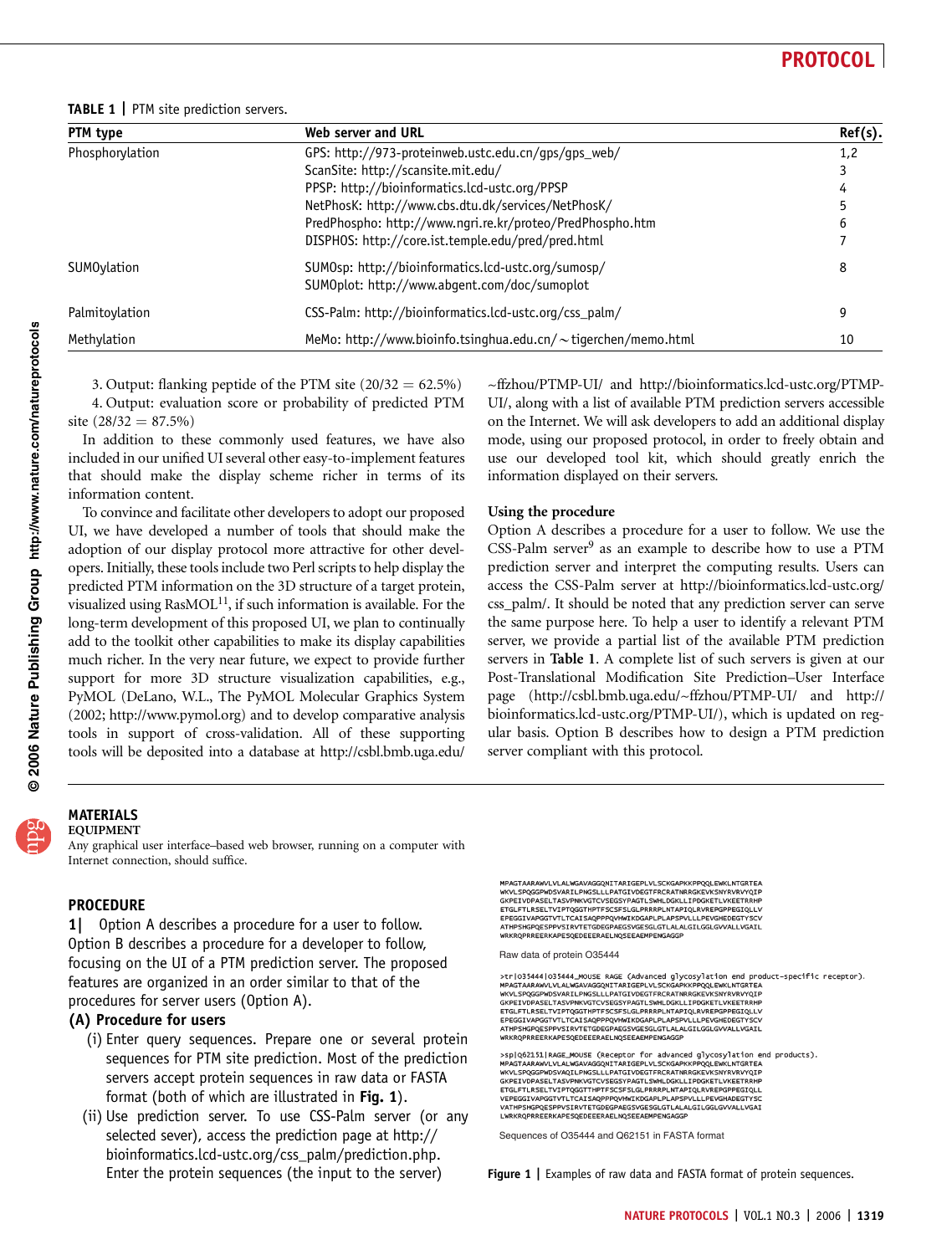# **PROTOCOL**

into the 'input-sequence' box. Alternatively, press the button 'Example (CENPE\_HUMAN)' in the prediction page (Fig. 2) to load an example sequence into the text box. The CSS-Palm server has only one adjustable parameter, the cutoff value, which has a default value set by the server developer. You can either choose your own values for the parameters through the interface or decide to use the default parameter values. CSS-Palm calculates a score for each cysteine residue in the input protein, based on the flanking residues of the residue, that indicates the possibility of the residue being a palmitoylation site. A cutoff threshold (a parameter) is used to make the final prediction. Usually the parameter-tuning step can be bypassed, in which case you will start the prediction procedure by pushing the 'Submit' button. The prediction results of an example protein, CENPE\_HUMAN, are shown in Figure 3.

| and Scoring Strategy<br>Enter your sequences in the TEXT BOX, and press "Submit" for the prediction results.                                               |  |
|------------------------------------------------------------------------------------------------------------------------------------------------------------|--|
| 1. Enter the sequences:                                                                                                                                    |  |
| All the spaces, line breaks will be automatically removed. You could input raw sequence<br>for one protein or multiple proteins' sequences in FASTA format |  |
|                                                                                                                                                            |  |
|                                                                                                                                                            |  |
|                                                                                                                                                            |  |
|                                                                                                                                                            |  |
|                                                                                                                                                            |  |
|                                                                                                                                                            |  |
| Choose the cut-off value: 2.6<br>Example (CENPE_HUMAN)<br>Clear Form<br>Submit                                                                             |  |

Figure 2 | Prediction page of the CSS-Palm web server.

## ? TROUBLESHOOTING

(iii) Interpret prediction results. CSS-Palm, like most of the PTM prediction servers, gives a table of the predicted PTM sites along with their scores. Usually, the higher the score, the higher the reliability of the prediction.

## ? TROUBLESHOOTING

#### (B) Procedure for developers

(i) User interface. The web pages of a prediction server must be compliant with the W3C recommendation formats of HTML and XHTML, and there must be no errors when these web pages are displayed in various popular web browsers, such as Mozilla, Mozilla Firefox, Netscape Browser and Internet Explorer.

## ? TROUBLESHOOTING

- (ii) The PTM prediction server should have an introduction page to provide basic information about the definition of a particular PTM type; the computational algorithm used for PTM prediction; the parameters used by the algorithm, along with an intuitive explanation of each parameter and a suggested range of possible values; an intuitive explanation of how the predicted results should be interpreted; and links to other servers of the same PTM type.
- (iii) Input formats. 1. A PTM prediction server should accept both of raw sequence and FASTA formats of target protein sequences. We found that 31 out of 32 existing PTM prediction servers are based on protein sequences. But the requirements of the input formats are diverse: e.g., with ScanSite 3, it is necessary to assign a protein name<sup>3</sup>. 2. Each server should provide an 'Example' button. Clicking this button should cause an example sequence to be loaded into the sequence text box, displayed through its front prediction page. 3. There should also be a default value for each parameter that can be altered, for which the PTM prediction server should function correctly. This is because most experimentalists are not very familiar with underlying mathematical models.
- (iv) Output formats. Each prediction server should output at least the following information for each of its prediction: 1. the location in the protein sequence of a predicted PTM site, 2. the flanking sequences of a predicted PTM site on both the left and the right sides, 3. a reliability or probability score for each prediction and 4. a qualitative indicator about the confidence of the prediction (highly confident, marginally confident, not confident)

that is consistent with the numerical values in 3. In addition, each prediction server should provide its prediction results in a computer-readable format, specifically in a tab-delimited data file, which can be used by other computer programs to read and process.

#### **• TIMING**

For users, it takes a typical PTM prediction server compliant with this unified UI several minutes to calculate the prediction results for a protein with length 1,000 amino acids. For designers of PTM prediction servers, adaptation of this display protocol can be done easily and should take no more than a few minutes.

| <b>EXCSS-Palm: Palmitoylation Sites Prediction with Clustering</b><br>and Scoring Strategy                                                                                       |          |           |        |  |  |
|----------------------------------------------------------------------------------------------------------------------------------------------------------------------------------|----------|-----------|--------|--|--|
| Go back to CSS-Palm prediction page                                                                                                                                              |          |           |        |  |  |
| Predicted Palmitoviation sites:<br>Download the TAB-deliminated data file from here.<br>sp   Q02224   CENPE HUMAN Centromeric protein E (CENP-E protein) - Homo sapiens (Human). |          |           |        |  |  |
| Peptide                                                                                                                                                                          | Position | CSS Score | CutOff |  |  |
| <b>EELKVAHCCLKEQEE</b>                                                                                                                                                           | 1484     | 4.077     | 2.6    |  |  |

**Figure 3** | Prediction result page of the example protein CENPE\_HUMAN.